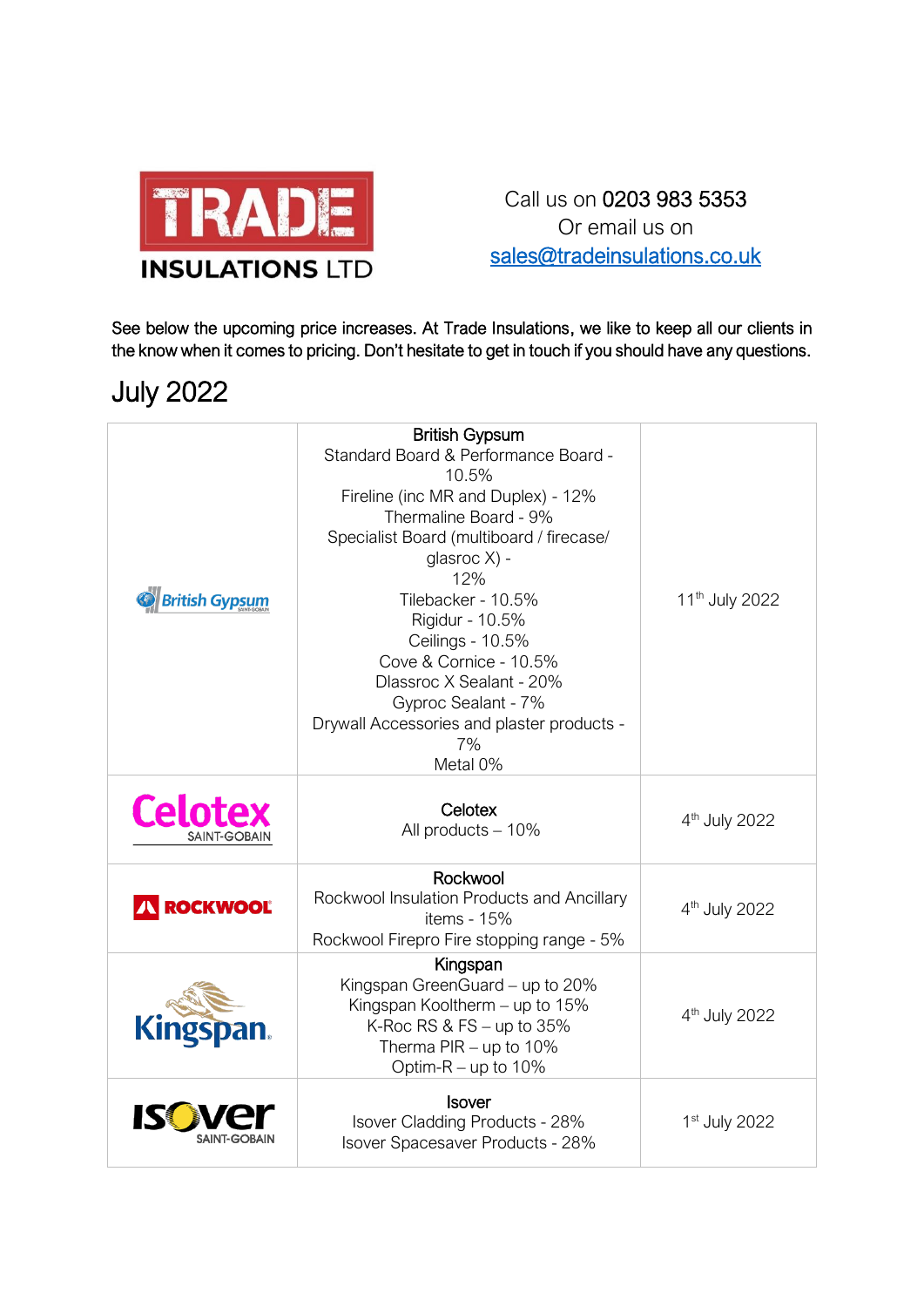| <b><i>*siniat</i></b>  | Siniat<br>Standard board &<br>Performance board - 8.6% - 8.7%<br>Thermal Boards - 11%<br>Specialist boards - 8.6%<br>Weather Defence - 5.5%<br>Bonding Compound, Joint Compound &<br>Cove Adhesive - 3.7%<br>Cove 5.3% - 5.4%                                                                                                                                           | 1 <sup>st</sup> July 2022 |
|------------------------|-------------------------------------------------------------------------------------------------------------------------------------------------------------------------------------------------------------------------------------------------------------------------------------------------------------------------------------------------------------------------|---------------------------|
| <b>KNAUFINSULATION</b> | Knauf Insulation<br>Standard Loft Rolls and FactoryClad<br>products - 35%<br>Short Length Loft Rolls - 39%<br>Other GMW roll and slab products - 32%<br>Blowing Wool - 32%<br>All RMW products including Technical<br>Solutions - 35%                                                                                                                                   | 1 <sup>st</sup> July 2022 |
| Superglass             | <b>Superglass</b><br>Glass Wool cured Products - 32%<br>Superwhite blown products - 32%                                                                                                                                                                                                                                                                                 | 1 <sup>st</sup> July 2022 |
| <b>KNAUFINSULATION</b> | <b>Knauf Drywall</b><br>Standard, Performance & Elite<br>Plasterboards -<br>18.75%<br>Windliner - 18.75%<br>Insulating Laminates - 15%<br>Aquapanel - 7.5%<br>Flooring boards, Ceiling boards % tile,<br>Ready Mix & Powder Jointing, Airless Finish,<br>Bonding<br>and Renders - 5.5%<br>Primers and Cove - 10%<br>Insulation - 35%<br>Deflection Head Fire Seal - 10% | 1 <sup>st</sup> July 2022 |

## June 2022

| <b>SPEEDLINE</b><br>DRYWALL SYSTEMS   Part of SEP pl | Speedline<br>Speedline Drywall Adhesive 25kg - 13% | 16 <sup>th</sup> June 2022 |
|------------------------------------------------------|----------------------------------------------------|----------------------------|
| Kingspan.                                            | Kingspan<br>Optim-R Range - 15%                    | $13th$ June 2022           |
| Kingspan.                                            | Kingspan<br>Therma Range - 15%                     | $6th$ June 2022            |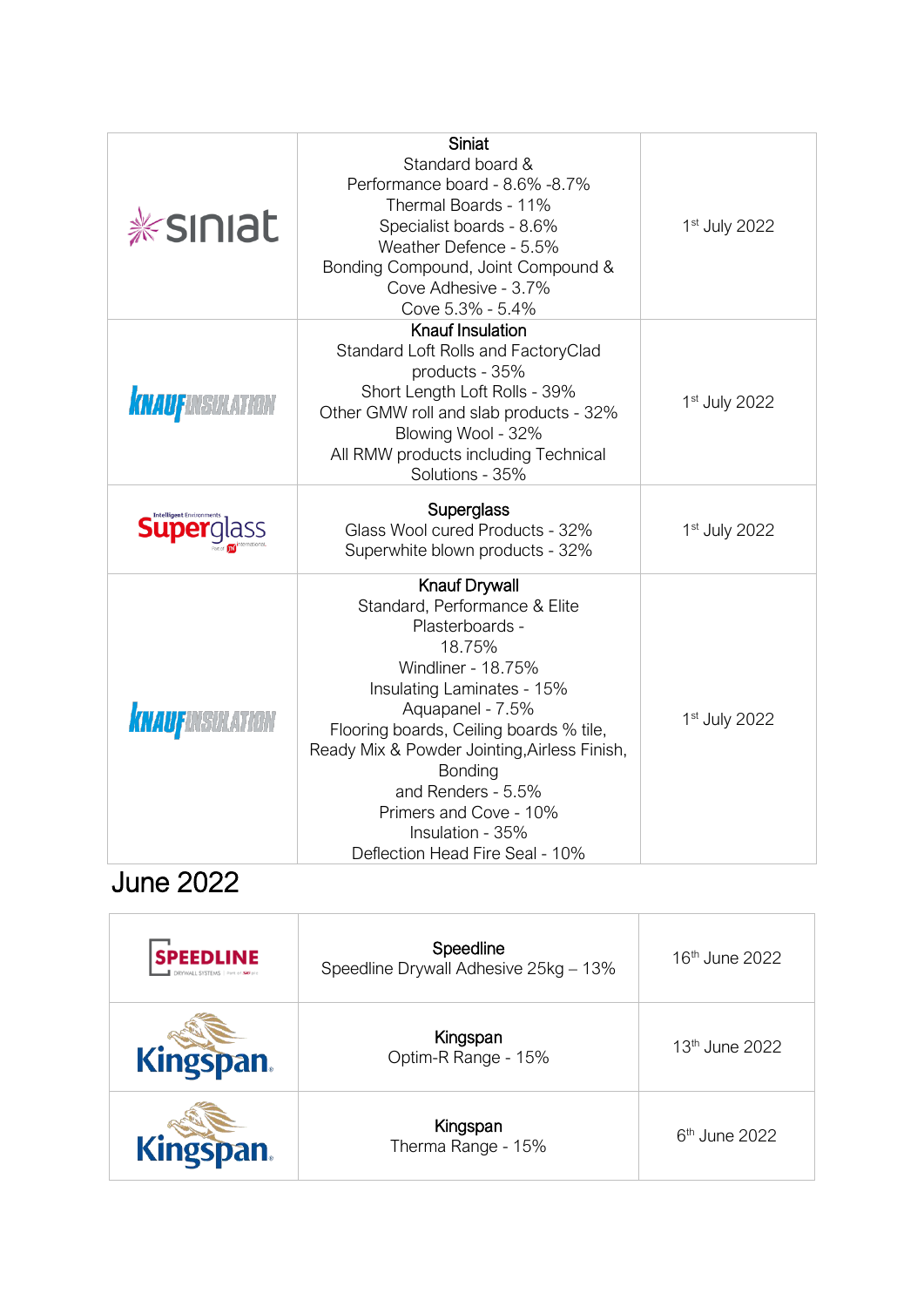| <b>WEcoTherm</b><br>Insulation        | <b>Ecotherm Insulation</b><br>Building Innovation INNO PIR - Up to 15%<br>Ecotherm Insulation PIR - Up to 15%                                                                                                                                       | $6th$ June 2022           |
|---------------------------------------|-----------------------------------------------------------------------------------------------------------------------------------------------------------------------------------------------------------------------------------------------------|---------------------------|
| <b>Celotex</b><br><b>SAINT-GOBAIN</b> | Celotex<br>All Products - 12.5%                                                                                                                                                                                                                     | 1 <sup>st</sup> June 2022 |
| <b><i>*siniat</i></b>                 | <b>Siniat</b><br>Standard board - 7%-7.1%<br>Performance board-2% - 7%<br>Thermal Boards - 2% - 8%<br>Specialist boards - 5%-7%<br>Sealants - 5% - 8%<br>Adhesive, Sealer, Bonding Compound, Joint<br>Compounds & Cove Adhesive - 4%<br>Cove - 7.1% | 1 <sup>st</sup> June 2022 |
|                                       | Mayplas<br>Speedline Thermal Laminate - 10%                                                                                                                                                                                                         | 1 <sup>st</sup> June 2022 |
| RECTICEL                              | Recticel<br>All products - 12%                                                                                                                                                                                                                      | 1 <sup>st</sup> June 2022 |
| <b><i>Ko</i> enertherm</b>            | <b>IKO Enertherm</b><br>Enertherm PIR Insulation Products - 12%                                                                                                                                                                                     | 1 <sup>st</sup> June 2022 |

## MAY 2022

| <b>KAY-METZEL</b>                        | <b>Kay Metzeler</b><br>All Products - 7%                                            | 23rd May 2022            |
|------------------------------------------|-------------------------------------------------------------------------------------|--------------------------|
| <b>Superglass</b>                        | Superglass<br>Glass wool Insulation and Superwhite blown<br>product<br>ranges - 13% | 9 <sup>th</sup> May 2022 |
| <b>AN MANNOK</b>                         | <b>Mannok</b><br>$All - 23%$                                                        | 1 <sup>st</sup> May 2022 |
| <b>Xtratherm</b><br>More than insulation | <b>Xtratherm</b><br>All products in the Safe-R Range - 8%                           | 1 <sup>st</sup> May 2022 |